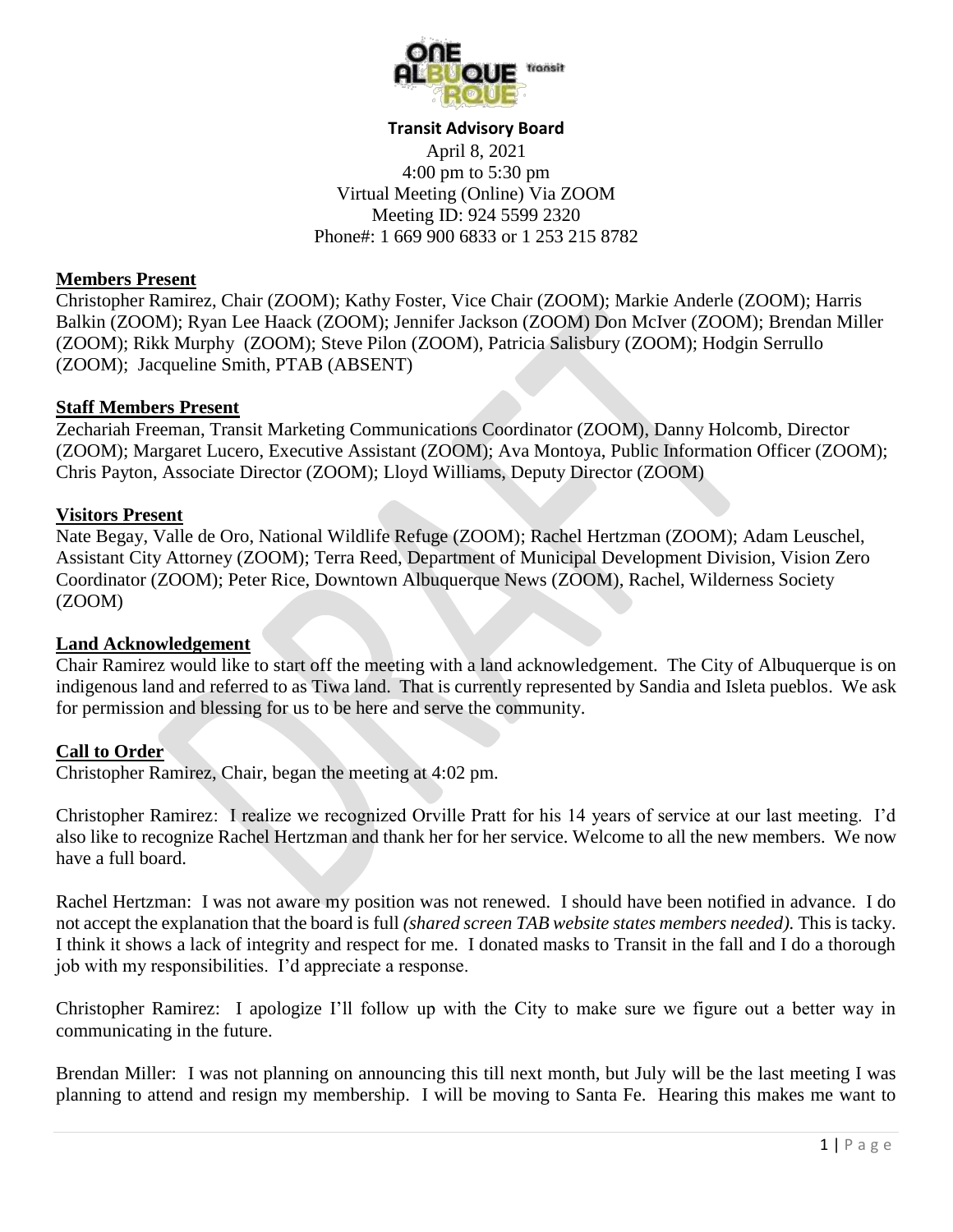resign my membership immediately and offer my sincerest recommendations that they reapply Rachel in my place.

Christopher Ramirez: Brendan I will follow up with you about next steps on your announcements.

## **Approval of Agenda or Additions**

Christopher Ramirez would like to remove Karen Navarro's presentation she will not be able to attend today's meeting also Harris Balkin can ask his questions during the Director's report. Christopher Ramirez asked for a motion to approve the changed April 8, 2021 agenda. Steve Pilon moved to approve the agenda with the noted changes and Ryan Lee Haack 2<sup>nd</sup> the motion.

The motion was voice approved by Markie Anderle, Harris Balkin, Kathy Foster, Ryan Lee Haack, Jennifer Jackson, Don McIver (abstain, did not receive agenda), Brendan Miller, Steve Pilon, Rikk Murphy, Patricia Salisbury and Hodgin Serrullo.

### **Approval of Minutes**

Chair Ramirez asked for a motion to approve the March 11, 2021 minutes. Patricia Salisbury made a motion to approve the minutes and Brendan Miller  $2<sup>nd</sup>$  the motion. The motion was voice approved by Markie Anderle, Harris Balkin, Kathy Foster, Ryan Lee Haack, Jennifer Jackson, Don McIver (abstain, did not receive agenda), Brendan Miller, Steve Pilon, Rikk Murphy, Patricia Salisbury and Hodgin Serrullo.

### **Public Comment** – *Reminder there is a 2 minute limit on Public Comment(s).*

Markie Anderle: I'm a Planner a Consensus Planning. I am enthusiastic about transit as a user and excited to work with the group.

Rikk Murphy: I am a Senior Academic Advisor at UNM. I'm a loyal transit rider, except when I'm riding my bike. I'm excited use my own passions to help on the board.

Ryan Lee Haack: I work for APS in the Facilities Designer Construction Department. I also commute to work on bike and bus. I'm excited to serve with my fellow board members.

### **TAB Chairperson's Report – Christopher Ramirez, Chair**

Christopher Ramirez: I'd like to remind the board if you have any questions you can follow up with me or Transit staff. Often we are in situations where we have to listen to public comments outside of board meetings and I feel we can and should speak for the board, but I'd like to also make sure that the way we conduct ourselves and how we treat Transit staff with professionalism. I have a commitment and the board has shared that our Transit system is more equitable for transit dependent riders. We are continuing to work on signage with Zack Freeman around free fares. Patricia and I will be attending the Senior Affairs Advisory Committee to make sure our seniors are aware how they can ride the bus for free. I'm interested in making sure free fares are part of our budget moving into Fiscal year 2022. I've asked about American Rescue Plan and how much of those funds ABQRide and Sun Van will be receiving. I'm excited about how we can help support and advise where those funds can be allocated.

### **Director's Report-Danny Holcomb, Director**

Danny Holcomb began his report with ridership numbers. March's ridership was 356,489 passengers for fixed route, compared to March of last year this is a decrease of 43.44 percent. San Pedro ART station will break ground in August. We'll be working on canopies on our east, west and Old Town platforms. Chris Payton can give an RFP update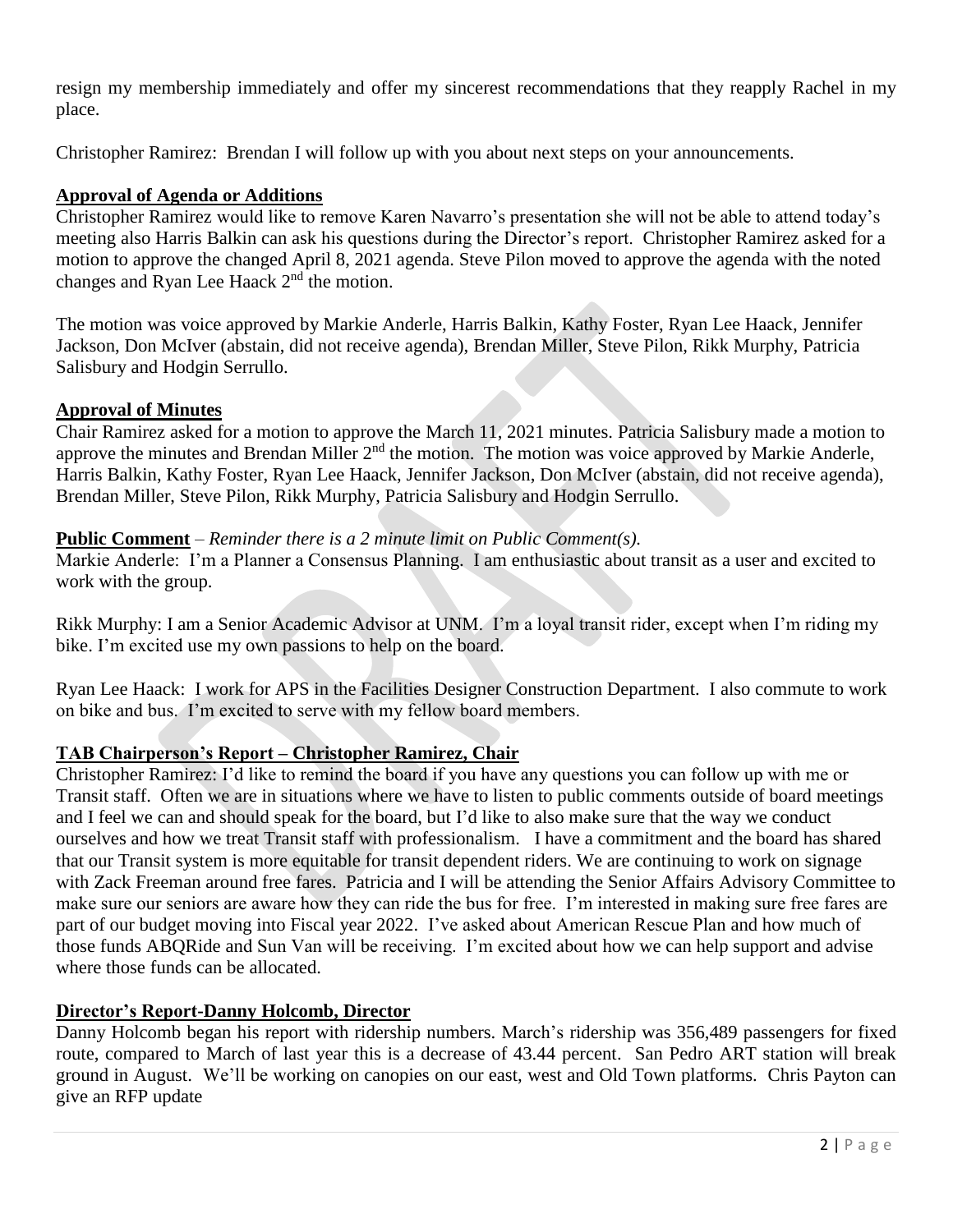Christopher Ramirez: Where will funds for San Pedro station be coming from?

Danny Holcomb: Local funds.

Chris Payton: Generally City's budget process runs from January through May. Fiscal year begins July 1 to June 30. We're working on FY22 budget. The entire city budget was submitted to city council on April 1 and the budget officer will present the department budget to city council through committee of the whole meetings. There aren't a lot of changes to the budget, coming out of a pandemic. We are working on bringing back part time drivers in hopes to fill out driver vacancies. We are looking at adding additional security on our buses to help protect drivers and passengers. The warranty period lapsed related to landscaping that was added to ART project. So Transit is working with Solid Waste to provide maintenance. The budget for Transit is 49 million and this does not incorporate anything from the American Rescue Plan, that money is still being determined.

Steve Pilon: What was the budget last year?

Chris Payton: It was about 49 million.

Rikk Murphy: How many open driver positions are there?

Lloyd Williams: 63 Motor Coach Operators and 8 are going through the hiring process.

Brendan Miller: Could the City please provide the TAB with a breakdown of operating costs for each transit route?

Chris Payton: We should be able to provide that to you at the next meeting.

Steve Pilon: What's the pay difference on the Transit and Solid Waste drivers?

Lloyd Williams: There's about a three dollar difference.

Christopher Ramirez: Is there anything we can do to help support that pay gap?

Lloyd Williams: We're in the middle of negotiations. It's my hope that their representation come back with something that is closer to Solid Waste driver pay.

Christopher Ramirez: The Union representing Transit and Sanitation drivers are the same, so is this a budget issue?

Lloyd Williams: We need to also keep in mind the schedules are hard to compete with Sanitation.

Christopher Ramirez: We've expressed our explicit support for free fares for all riders. Is that built into the budget or how can we advocate to Council to make sure free fares is built into the budget?

Chris Payton: We are still waiting to hear from the Administration and City Council. If you'd like to take part on that there is public comment at these meetings.

Christopher Ramirez: We will work with City Council and the Mayor. Are there any new routes or services being built into the budget? Is it maintaining all the routes or is there any reduction to routes or frequency?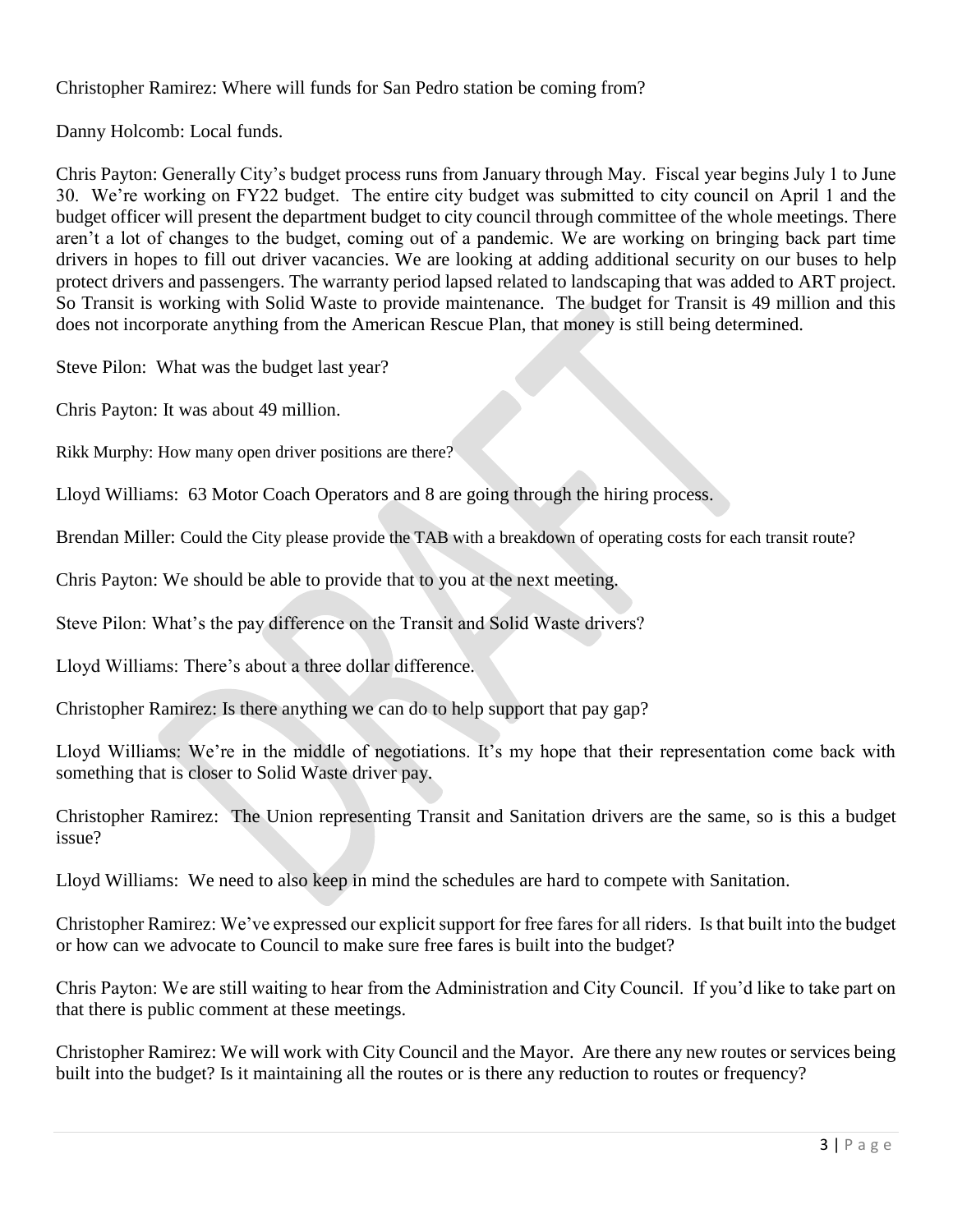Chris Payton: No new routes. Right now, maintaining the routes. We are not at full service, so that is initially our goal.

Steve Pilon: We need to be on a glide path to pay equity. I think for the idea of free fares we need to take other factors into consideration.

Christopher Ramirez: Steve are you asking a question about the budget? If you're making a statement about something else we can find another time to do that.

Steve Pilon: You brought up free fares. I wouldn't say were unanimous. I have a question about free fares that need to be raised.

Christopher Ramirez: Steve, we voted as a board and we supported that with majority of board members

Chris Payton: Regarding Patricia's question in the chat, what proof of age is required to ride free. We are asking for an ID to be provided when boarding the bus.

Christopher Ramirez: Steve, if there's a question about the budget I'll let you do that.

Steve Pilon: I don't have a question about the budget, but I'd like to have an opportunity to revisit free fares for everybody.

Chris Payton: *Responding to question in chat about special ID.* We have talked about a special ID. We may not be able to roll that out until the end of the year.

Harris Balkin: A couple of concerns that I've been voicing and have not received any answers to. The ART buses are running out of their lanes periodically. I was also present at an accident outside of my building on Arno where a tragic accident happened and from what I understand it was not the driver's fault, but I have asked about pin curbs. This has become an important issue and I have also emailed Councilman Benton and have not received a response. The TVM's are still not accepting credit cards for single or full day rides.

Lloyd Williams: I wrote the questions down and will talk with Danny.

Markie Anderle: Where the information is available for how much fare collection cost in comparison to the revenue that is generated by fare collection?

Chris Payton: We can gather that information and provide it, but it's between 300 to 500 thousand dollars annually.

Christopher Ramirez: What are the expenses for fare collection?

Chris Payton: The amount I mention would be for armored car service, accounts receivable, customer service agents to handle revenue, maintaining fare boxes, etc…

Christopher Ramirez: *(Rikk asked a question in chat)* TVM's are Ticket Vending Machines.

Kathy Foster: Can we be provided with the fare box recovery fee rate?

Chris Payton: We can provide that. It would be for FY20.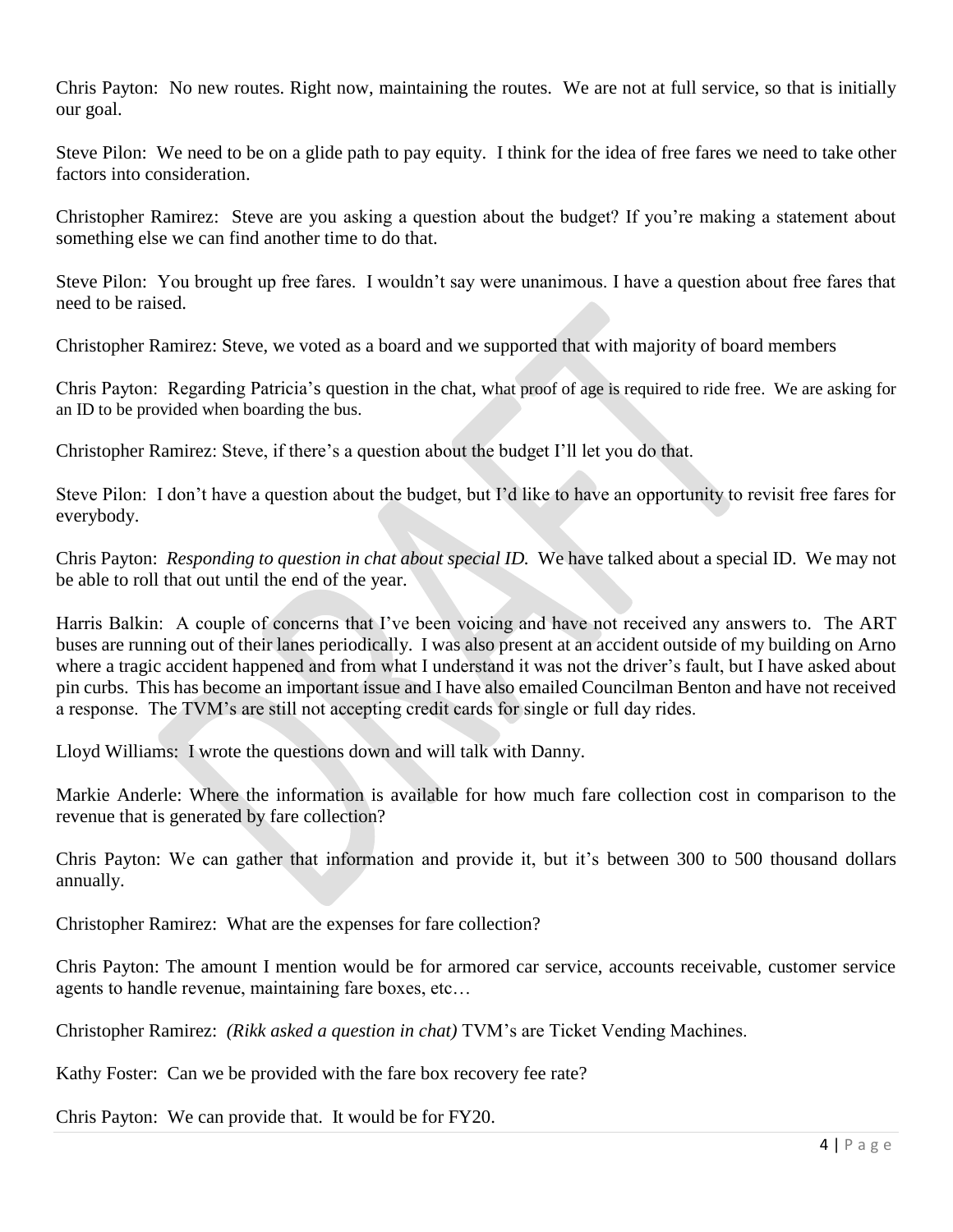### *Address Steve Pilon's questing in chat, what are fare box revenues?*

Chris Paton: I can address that with Markie's question.

Patricia Salisbury: I wanted to know what the details are about the bus that pulled into the ATC, last week, with bullet holes in the windshield.

Lloyd Williams: It was a case of road rage with two other vehicles that had nothing to do with our bus.

Christopher Ramirez: How are we educating drivers about why it's important for them to wear a mask? If there's a mask requirement for passengers that should be extended to drivers too.

Lloyd Williams: I can address it personally. Please make sure to give me specific dates, times, bus numbers, etc.

Christopher Ramirez: I'm assuming the policy is if the driver is driving they're supposed to be wearing a mask whether there's passengers or not.

Lloyd Williams: I will get that answer and report back at the next meeting.

Steve Pilon: How are we on getting drivers vaccinated?

Lloyd Williams: I don't know the exact numbers, but we are trying to get them in as soon as possible.

### **Unfinished Business**

*Danny Holcomb gave an update on San Pedro ART station in Director's report.*

Kathy Foster: We've started a stakeholder analysis and we'd like to create a mission and vision where we are serving everyone. Chris and I are making phone calls and sending emails. So we are thinking of having a retreat the week of June 21 for all board members where we can come up with a mission and vision for this advisory board.

Christopher Ramirez: We will make sure to follow Open Meeting Act. If you have not heard from Kathy or me please feel free to reach out to us to give us your ideas.

Kathy Foster: *Read chat from Brendan Miller.* 

Adam Leuschel: The Mayor's office has taken the position that the Open Meetings Act (OMA) does apply to all City Boards and Commissions. I would advise all boards to follow the OMA.

*Karen Navarro was not able to attend meeting* 

### **New Business**

Lloyd Williams: I was a Transit Deputy Director for 13 years in El Paso, Texas. We were able to do some awesome stuff with the transit system. We became the top system in North America a couple years ago and that's the goal for Albuquerque. Our ridership deserves it. I've done government contracting setting up transit systems inside military bases. I'm a proud military veteran. I'm excited to be here and we have a great team of people here.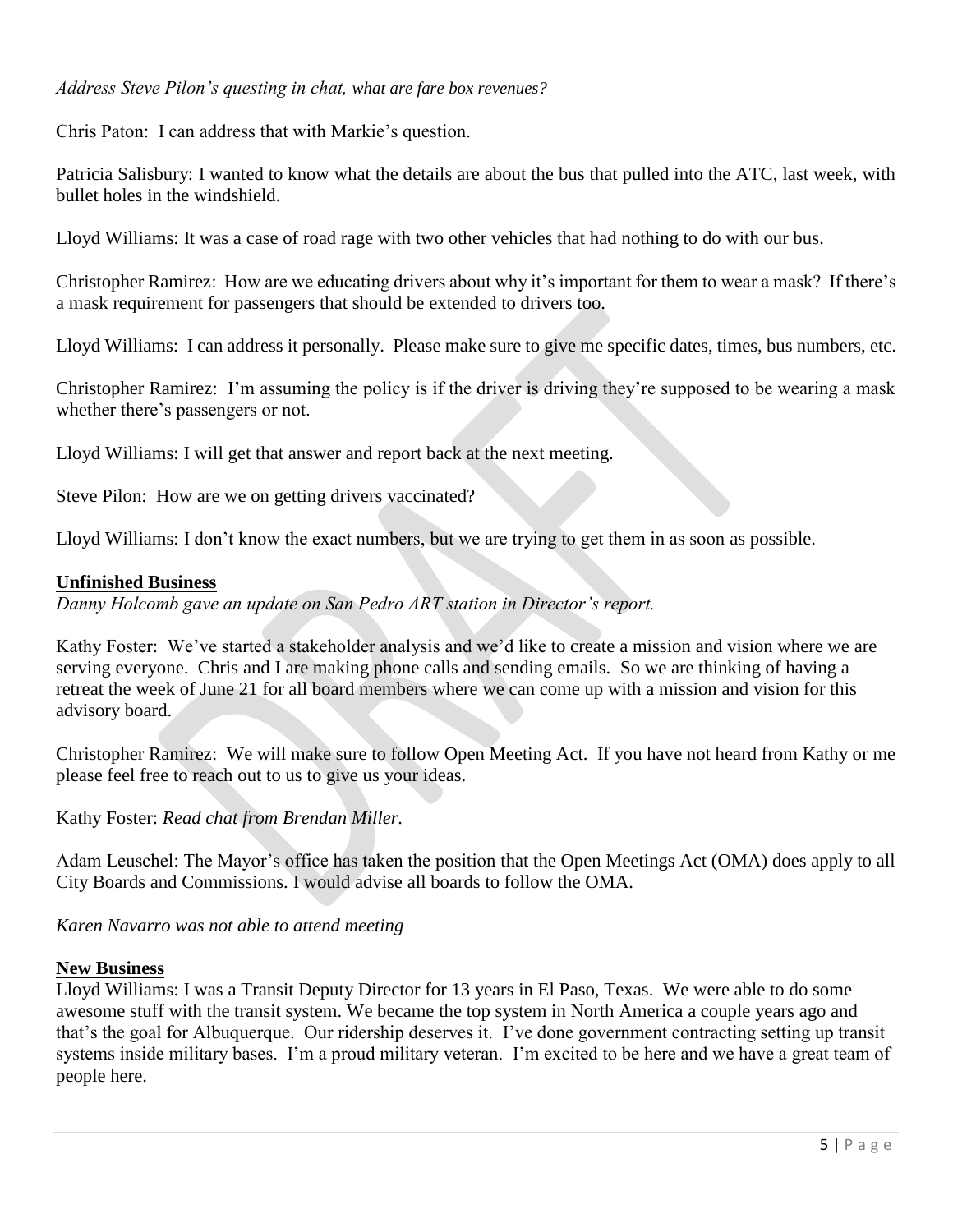Ava Montoya: I'm the Public Information Office for Transit. I look forward to putting lots of positivity out there about what we do and our mission as whole. I am a New Mexico Native. I'm happy to be here and look forward to working with everyone.

Steve Pilon: Lloyd, I'm excited about you being here. I've always admired El Paso's Transit system and hope you can bring some of your experience with the bus route system you had down there. I'd like to see us adopt some of those policies. Can you do a presentation on the El Paso BRT system?

Lloyd Williams: I will see if I can get some of that information from them.

Christopher Ramirez: Since December we've invited Transit staff to come in and we look forward to hearing from all levels of the Transit Department. Zack, I'm sorry we will have to move your presentation to the next meeting.

Zack Freeman: I will demo everything I put together for you at the next meeting.

## **Second Round of Public Comment** (*Reminder there is a 2 minute limit on Public Comment(s).*

Terra Reed: May is bike month and we've been thinking about the relationship with biking and transit. I'm working with Zack and Ava on a video on how to properly put your bike on the bus, so people can feel comfortable doing that. The City is working on a virtual bike to work day, May 21. I'll share that information and make sure to send it to Zack and Ava to share on social media. Chris I appreciate your comment about doing some videos in the future in Spanish.

Harris Balkin: This has been a very productive meeting and I am rather disappointed on how Ms. Hertzman was notified today, given all that she has done.

## **Adjournment**

Chair Ramirez, chair asked for a motion to adjourn, Harris Balkin made a motioned to adjourn meeting. Meeting adjourned at 5:34 pm

# **Next Meeting: Thursday, May 13, 2021; 4:00 PM via online (ZOOM)**

### **Below are the chat messages exchanged during the ZOOM Meeting**

| 16:08:22 | From Margaret Lucero to Christopher Ramirez (Privately) : Helen said she sent Rachel an email on      |
|----------|-------------------------------------------------------------------------------------------------------|
|          | Tuesday                                                                                               |
| 16:21:58 | From Kathy Foster (She/Her) : I am unable to upload files to the chat.                                |
| 16:22:26 | From Kathy Foster (She/Her): May I please ask the host of the Zoom meeting share the documents in     |
|          | the chat? Thank you.                                                                                  |
| 16:26:42 | From Kathy Foster (She/Her) : Welcome!                                                                |
| 16:30:05 | From Margaret Lucero to Kathy Foster (She/Her) (Privately) : Hi Kathy,                                |
| 16:30:23 | From Margaret Lucero to Kathy Foster (She/Her)(Privately) : How do I share a doc in the chat/         |
| 16:31:51 | From Kathy Foster (She/Her) to Margaret Lucero (Privately) : HI! In the chat, there should be an      |
|          | option to upload a file. I forwarded your email to Don.                                               |
| 16:33:27 | From Margaret Lucero to Kathy Foster (She/Her)(Privately) : I'm sorry I don't see an option for that, |
|          | maybe I'm not seeing it.                                                                              |
| 16:33:47 | From Christopher Ramirez: That's great news!                                                          |
| 16:33:53 | From Christopher Ramirez: Where did the funding come from?                                            |
| 16:34:54 | From Margaret Lucero to Kathy Foster (She/Her)(Privately) : I also forwarded it to Don. I did send    |
|          | the invite, I'm not sure why he did not receive it.                                                   |